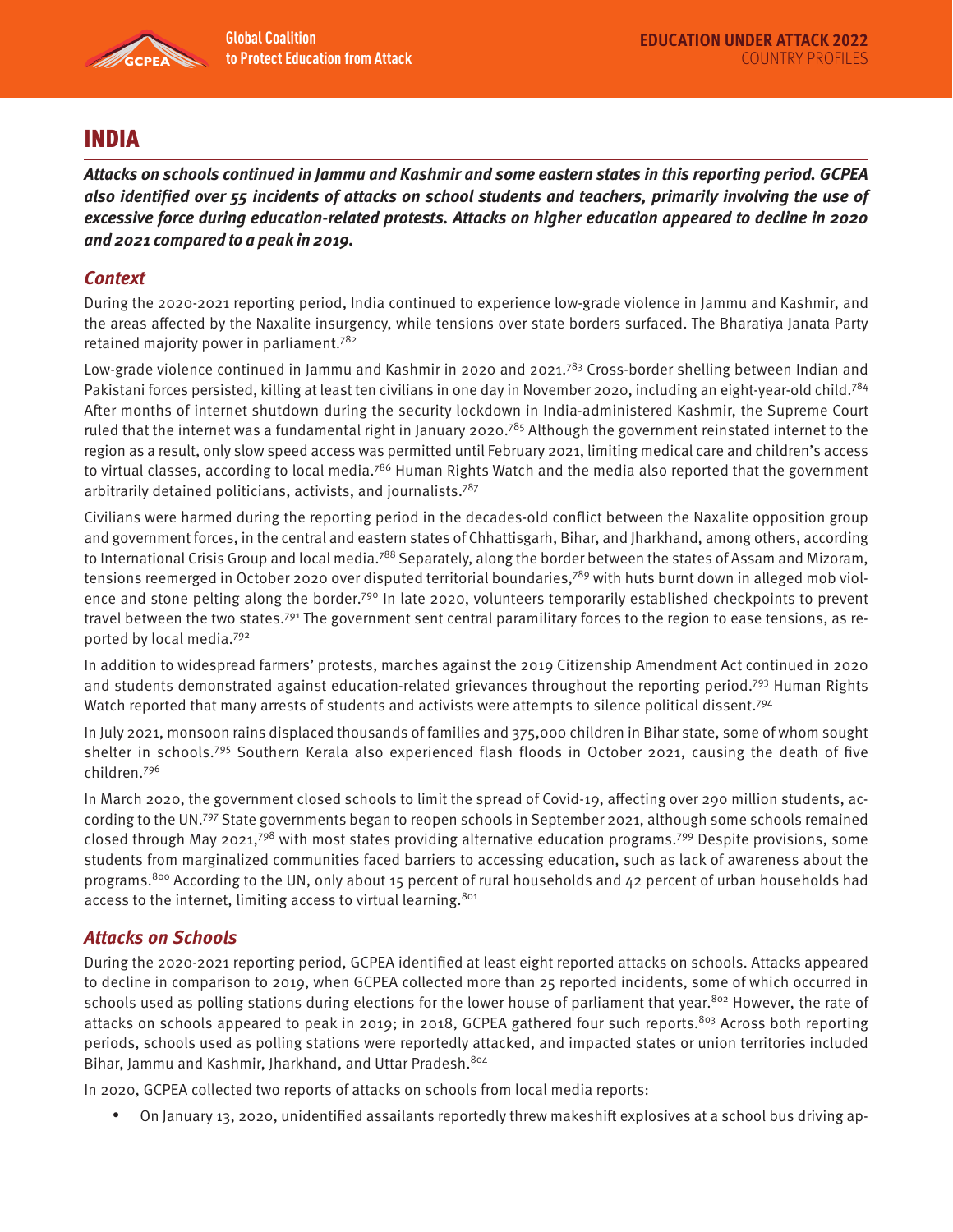proximately 20 students from a public school home after classes in Allahabad city, Uttar Pradesh state. According to media reports, two students were injured and bus windows were damaged in the blast.<sup>805</sup>

• On February 18, 2020, alleged armed group members planted explosives in a school in Gaya, Bihar state, destroying the building. The school was reportedly closed at the time of the attack and no injuries were recorded. Local media reported that pamphlets left nearby mentioned that Indian security forces were occupying schools.<sup>806</sup>

In 2021, GCPEA identified six reported attacks on schools in Jammu and Kashmir union territory and Bihar, Jharkhand, and West Bengal states:

- On February 20, 2021, an explosion reportedly occurred at a private school in Haril town, Jammu and Kashmir union territory, injuring a janitor. According to a police officer interviewed by local media outlet Greater Kashmir, the incident appeared to result from an unexploded shell on the school grounds.<sup>807</sup>
- On March 1, 2021, one child was killed and two others were injured when they picked up an explosive reportedly planted at the playground of Bhagwan High School, in Gogri Jamalpur area, Khagaria district, Bihar state, according to local media.<sup>808</sup>
- On March 16, 2021, police officers reportedly located and defused seven five-kilogram improvised explosive devices (IEDs) near a school in Chatra town, Jharkhand state. According to local media reports, members of a non-state armed group had planted the explosives there to target state security forces.<sup>809</sup>
- Hindustan Times and other local media outlets reported that on June 8, 2021, an explosive detonated at a Madrasa in Nautolia locality, Banka district, Bihar state, killing one teacher. The blast reportedly caused extensive damage to the school, which was closed at the time due to Covid-19 restrictions.810
- The Times of India and Hindustan Times reported that on December 19, 2021, unidentified assailants threw bombs near Taki Boy's School and Khanna High School in Kolkata city, West Bengal state. At the time, the schools were used as polling stations in the Kolkata Municipal Corporation elections. Three people were reportedly injured in the Taki Boy's School incident.<sup>811</sup>

In addition, GCPEA identified four reports of explosions in schools along the Mizoram and Assam state borders in 2020 and 2021,<sup>812</sup> although it remained unclear whether the violence was related to armed conflict. For example:

- On October 22, 2020, unidentified assailants planted explosives at a school near Saihapui V village, in Mizoram state, according to media reports. No injuries were recorded from the blast, although the school building was reportedly destroyed.<sup>813</sup>
- Unidentified assailants reportedly planted explosives at a primary school in Dholai village, Assam state, destroying the school, on November 7, 2020, as reported by local media; no casualties were reported.<sup>814</sup>
- On February 3, 2021, unidentified assailants set off two explosives at a primary school in Hailakandi district, Assam state, according to local media reports. The blasts reportedly damaged the main building of the school and the partially built boys' toilet.<sup>815</sup>

#### **Attacks on school students, teachers, and other education personnel**

During the 2020-2021 reporting period, GCPEA collected at least 55 reported incidents of attacks on school students, teachers, and other education personnel. These incidents involved the reported arrest or detention of more than 1,600 students or educators. In comparison, GCPEA identified at least 25 and 15 reports of attacks on school students and personnel in 2019 and 2018, respectively.<sup>816</sup> Incidents in 2020 and 2021 generally involved the police using excessive force against student, parent, and teacher protesters, rather than reported injuries or killings perpetrated by non-state armed groups, which occurred with more frequency in *Education under Attack 2020*, which covered 2017 to 2019.<sup>817</sup>

In 2020, GCPEA identified four reports of attacks on students, teachers, and personnel from media reports.<sup>818</sup> For example:

• On June 15, 2020, students reportedly protested outside the office of the Deputy Director of Education in Mal-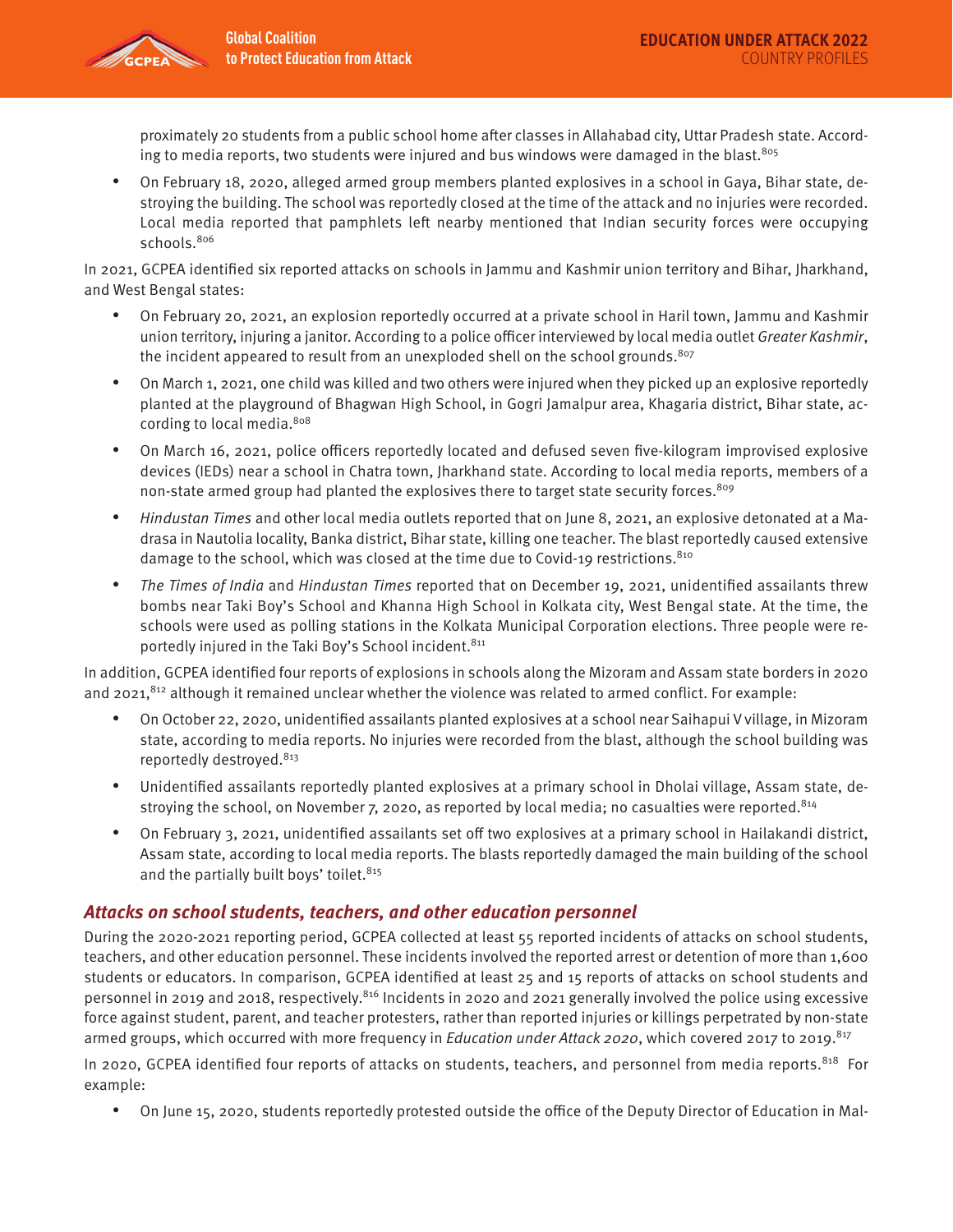

appuram city, Kerala state, to demand textbooks which were supposed to be distributed at the beginning of the academic year, two weeks prior. Police charged at the students with lathis (martial-arts sticks) to disperse the protest, and arrested 16 students, according to local media outlet Th*e Hindu*.<sup>819</sup>

- On September 5, 2020, in Patiala city, Punjab state, parents of students reportedly protested against school authorities that were demanding full tuition fees during the Covid-19 pandemic, when students were only attending classes online. As reported in local media outlet *Times of India*, the police detained more than 30 protesters. 820
- Approximately 150 unemployed members of a teacher's union reportedly marched on the Chief Minister's residence in Patiala city, Punjab state, to demand jobs, on December 20, 2020. As covered in local media, the police lathi-charged the protesters, injuring some, and detained more than 100 teachers.<sup>821</sup>

In 2021, GCPEA collected more than 50 reported incidents of attacks on students, teachers, and education personnel.<sup>822</sup> For example:

- On January 27, 2021, non-regularized teachers reportedly staged a protest at the gate of the West Bengal assembly to demand salary and pension equivalent to regular teachers in public schools, in Kolkata city, West Bengal state. Local media reported that the police detained some of the teachers.<sup>823</sup>
- According to The Indian Express, police reportedly used force to disperse a demonstration by out-of-work teachers in Agartala city, Tripura state, on January 27, 2021. The teachers had reportedly been demonstrating for over 50 days. Police allegedly used lathi charges, teargas, and water cannons, and arrested over 300 teachers. Seven police officers were also reported as injured in the clash and three public vehicles were damaged.824
- On March 28, 2021, unemployed teachers reportedly held a sit-in outside the Chief Minister's residence in Patiala city, Punjab state, demanding jobs. According to local media outlet The Tribune, the police detained hundreds of teachers and injured several with lathi sticks.<sup>825</sup>
- On October 7, 2021, militants shot and killed a principal and a teacher in a government-run school in Srinagar city, in Jammu and Kashmir union territory, as reported by international media outlet The Guardian. 826
- On October 26, 2021, hundreds of teachers protested in Panchkula district, Haryana state, demanding higher salaries. In response, the police reportedly used water cannons and cane charges to disperse the protest and arrested several teachers. 827
- According to *India Today*, students demonstrated against the new National Education Policy in Bhopal city, Madhya Pradesh state, on November 25, 2021. Police reportedly lathi-charged the students, injuring several.<sup>828</sup>

## **Military use of schools and universities**

The UN verified the use of seven schools for military purposes by government security forces in 2020. The forces vacated the schools before the end of the year.<sup>829</sup> In comparison, Education under Attack 2020 included sporadic reports of military use in 2018 and 2019. $830$ 

GCPEA did not identify any instances of military use in 2021.

#### **Attacks on higher education**

In 2020 and 2021, GCPEA identified approximately 65 reported attacks on higher education. During the reporting period, the police reportedly detained or arrested more than 500 students and education personnel and otherwise used excessive force against higher education students and personnel in connection with on-campus or education-related protests. Attacks on higher education this reporting period continued a trend from Education under Attack 2020, when the majority of reported incidents also involved protest repression, rather than attacks on higher education facilities. Attacks on higher education appeared to decline in 2020 and 2021 compared to 2019, when GCPEA collected nearly 50 reported incidents.<sup>831</sup>

In 2020, GCPEA identified approximately 28 reported incidents of attacks on higher education, almost all of which in-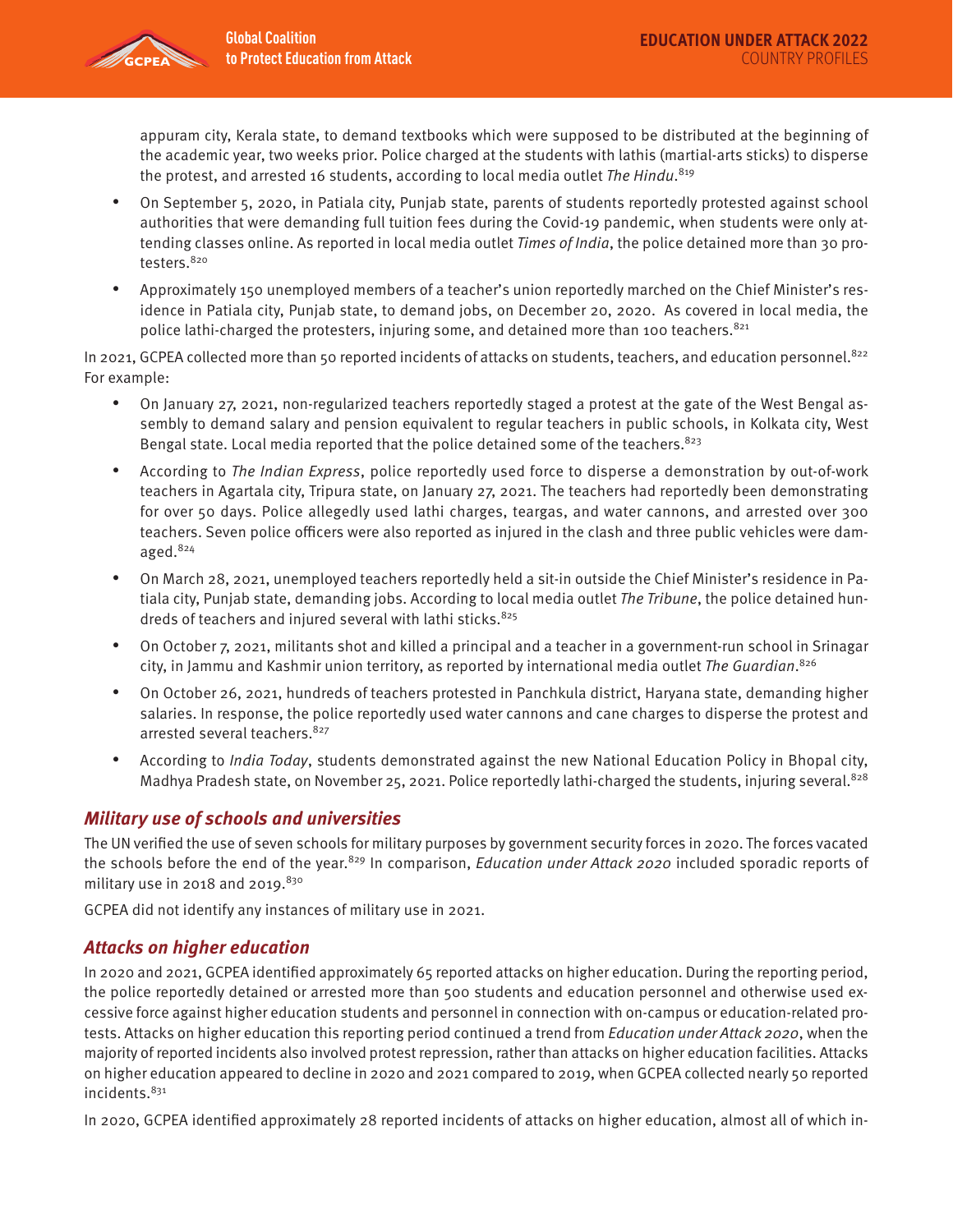volved protest repression.<sup>832</sup> For instance:

- On January 16, 2020, students reportedly protested at the University of Hyderabad against the Citizenship Amendment Act, in Hyderabad city, Telangana state. Local media outlet Times of India reported that police detained several students at the university's main gate to prevent protesters from marching to a nearby statue, and one interviewee mentioned the presence of water cannons. 833
- On February 11, 2020, blind students reportedly protested outside the Department for the Empowerment of Differently Abled and Senior Citizens in Bengaluru city, Karnataka state, to demand laptops the government had agreed to distribute two years prior. Police detained 40 students for protesting without the necessary permit, according to Times of India.<sup>834</sup> Although the reports did not specify the education level of all students, at least one was a tertiary student.
- Police reportedly arrested approximately 60 students at the main entrance of Aligarh Muslim University, in Aligarh city, Uttar Pradesh state, on March 14, 2020. The students were protesting the Citizenship Amendment Act and holding a vigil for a student who was recently shot during an off-campus protest over the Act, according to Scholars at Risk.<sup>835</sup>
- Police detained more than 100 academics and higher education personnel peacefully protesting for payment of overdue salaries at Delhi University, in New Delhi, on September 5, 2020, according to Scholars at Risk and local media.<sup>836</sup>
- On October 5, 2020, students protested at the main gate of Jawaharlal Nehru Technological University, in Hyderabad city, Telangana state, to demand the administration cancel semester exams during the Covid-19 pandemic, according to local media. Police reportedly took several students into preventive custody and charged at others with lathis to disperse the protests. 837
- On December 15, 2020, police reportedly entered Jamia Millia Islamia University and detained several students, in New Delhi. The students and several family members were holding a candlelight vigil to commemorate the anniversary of a protest against the Citizenship Amendment Act held at the same university one year prior, during which police entered the campus and detained students. Students and their family members were released after several hours, according to Scholars at Risk and local media. $838$

In 2021, GCPEA identified more than 35 reported attacks on higher education from media reports, involving both protest repression and attacks on education facilities.<sup>839</sup> For instance:

- On February 4, 2021, students reportedly protested outside Guru Nanak Dev University where they clashed with police, in Amritsar city, Punjab state. The students demanded the University hold exams online since courses during the Covid-19 pandemic had been online. Due to obstacles such as poor internet connectivity, the students also contended that it was unfair to test everyone on material that was not equally accessible to all, according to local media. Police reportedly charged at students with lathis, injuring several.<sup>840</sup>
- Local media reported that on April 23, 2021, unidentified assailants threw an IED in a bag towards a police car at Degree College in Shopian district, Jammu and Kashmir. The explosive was later defused, according to reports.841
- On June 8, 2021, members of an unidentified armed group threw a hand grenade at a student union office on the Dhanamanjuri University campus in Imphal city, Manipur state, according to Times of India. The grenade reportedly exploded but caused no casualties among the students present.<sup>842</sup>
- Local media outlet The Hindu reported that on November 8, 2021, Sri Sai Baba National Degree College students peacefully protested the administration's decision to privatize rather than continuing to receive public financial aid, in Anantapur city, Andhra Pradesh state. Police used lathi charges to disperse protesters, injuring three students, one of them female. 843
- On November 17, 2021, the police detained approximately 150 students from various universities protesting in Madurai district, Tamil Nadu state, against in-person examinations during the Covid-19 pandemic.<sup>844</sup>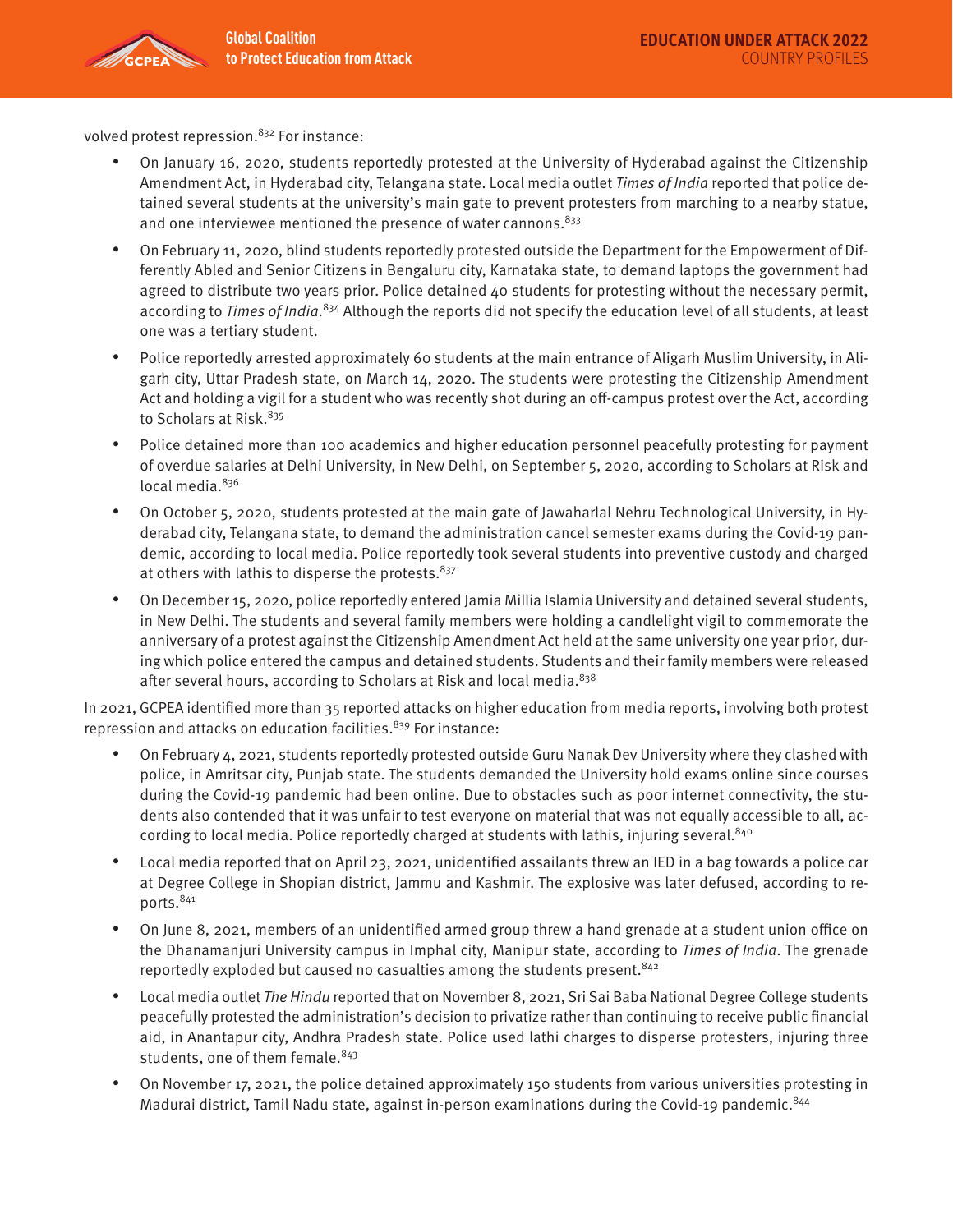

 $782$  Prabhash K Dutta, "Election results 2019: 5 reasons that got Narendra Modi another term," India Today May 23, 2019. Adnan Ahmad Ansari, "Modi faces a critical test in India's most populous state," Atlantic Council.

<sup>783</sup> CFR, "Conflict Between India and Pakistan," Council on Foreign Relations, Global Conflict Tracker, March 8, 2021. "CrisisWatch: India Pakistan," 2020-2021, International Crisis Group. ACLED, "CDT SPOTLIGHT: CONTINUING CONFLICT IN JAMMU & KASHMIR," ACLED Covid Disorder Tracker, September 26, 2020.

<sup>784</sup> Fayaz Bukhari and Abu Arqam Naqash, "Indian and Pakistani Troops Exchange Fire, at Least 15 Dead," Reuters, November 13, 2020.

785 Sankalp Phartiyal and Fayaz Bukhari, "India's Top Court Says Indefinite Kashmir Internet Shutdown is Illegal," Reuters, January 10, 2021. Rebecca Ratcliffe, "Kashmir: India's 'draconian' blackout sets worrying precedent, warns UN," The Guardian, August 8, 2019.

786 Safwat Zargar, "In Kashmir, school children have barely gone to classes for nine months," Scroll, May 23, 2020. Human Rights Watch, World Report 2021: Events of 2020 (New York; Human Rights Watch, 2021), India chapter. "India: Government Policies, Actions Target Minorities," Human Rights Watch news release.

787 "Conflict Between India and Pakistan," Council on Foreign Relations, Global Conflict Tracker, March 8, 2021. "Kashmir under lockdown: All the latest updates," Al Jazeera, October 27, 2019. "India: Government Policies, Actions Target Minorities," Human Rights Watch news release.

788 "CrisisWatch: India (non-Kashmir), International Crisis Group, February 2021. Avinash Kumar, "Maoists kill two villagers in Gaya, their commander gunned down by forces," Hindustan Times, November 22, 2020. RULAC, "Non-international armed conflict in India," Rule of Law in Armed Conflicts portal, 2021.

789 "Assam-Mizoram border tensions: All you need to know," Times of India, October 19, 2020. "Bengali-Medium School in Mizoram Hit by Bomb Attack, No Casualties Reported," Scroll, October 25, 2020.

790 "Assam-Mizoram border tensions: All you need to know," Times of India, October 19, 2020.

791 "Assam-Mizoram border tension eases," The Hindu, November 10, 2020. "Assam-Mizoram border tensions: All you need to know," Times of India, October 19, 2020.

792 "Assam-Mizoram row: Central forces approved to defuse tension along states' border," Scroll, November 5, 2020. Bikash Singh, "Assam-Mizoram border flare up: Central forces deployed," The Economic Times, November 6, 2020.

793 Scholars at Risk Network, Academic Freedom Monitor, Jamia Millia Islamia, December 15, 2020. Scholars at Risk Network, Academic Freedom Monitor, Dhanamanjuri University, February 23, 2021.

794 "India: Arrests of Activists Politically Motivated," Human Rights Watch news release, September 16, 2020. "India: Government Policies, Actions Target Minorities," Human Rights Watch news release, February 19, 2021.

795 "375,000 CHILDREN DISPLACED AND THREE DEAD IN FLOOD-HIT INDIA," Save the Children statement, July 21, 2021.

796 "Situation Report on Kerala Floods and Landslides," Humanitarian Aid International, October 18, 2021.

797 "COVID-19 and Reimagining Learning," UNICEF, September 18, 2020.

798 Human Rights Watch, World Report 2022: Events of 2021 (New York, Human Rights Watch: 2021), India chapter. "All universities, schools in Jammu and Kashmir to remain shut till May 15," Hindustan Times, April 19, 2021.

799 UNICEF, Rapid assessment of learning during school closures in the context of COVID-19 (India, UNICEF: May 2021).

800 UNICEF, Rapid assessment of learning during school closures in the context of COVID-19, (India, UNICEF: May 2021). Human Rights Watch, World Report 2021: Events of 2020 (New York, Human Rights Watch: 2021), India chapter.

801 Sushma Modi and Ronika Postaria, "How COVID-19 deepens the digital education divide in India," UNICEF, October 6, 2020.

802 GCPEA, Education under Attack 2020, pp. 145-147.

803 GCPEA, Education under Attack 2020, p. 146.

804 GCPEA, Education under Attack 2020, pp. 145-147. Press Trust of India, "Maoists Blow up Empty School Building in Bihar's Gaya, Leave behind Pamphlets against CAA, NRC and NPR, Say Police," Firstpost, February 19, 2020. Tarique Raheem, "Sweeper injured as shell explodes in Handwara school," Greater Kashmir, February 21, 2021. Indo-Asian News Service, "School Bus Attacked with Crude Bombs, 2 Students Hurt," India Today, January 14, 2020.

805 Indo-Asian News Service, as cited in ACLED, Event ID IND69854. Indo-Asian News Service, "School Bus Attacked with Crude Bombs, 2 Students Hurt," India Today, January 14, 2020.

806 Press Trust of India, "Maoists Blow up Empty School Building in Bihar's Gaya, Leave behind Pamphlets against CAA, NRC and NPR, Say Police," Firstpost, February 19, 2020. South Asia Terrorism Portal, as cited in ACLED, Event ID IND71889.

807 Greater Kashmir, as cited in ACLED, Event ID IND89961. Tarique Raheem, "Sweeper injured as shell explodes in Handwara school," Greater Kashmir, February 21, 2021.

808 Indo-Asian News Service, as cited in ACLED, Event ID IND90438. "Boy killed, 2 injured in Bihar bomb blast," Daiji World, March 1, 2021.

809 Indo-Asian News Service, as cited in ACLED, Event ID IND91251. "Seven IEDs defused in Jharkhand," The Shillong Times, March 16, 2021.

810 Hindustan Times, as cited in ACLED, Event ID IND95188. Avinash Kumar, "Severe blast destroys Bihar madrasa, imam found dead," Hindustan Times, June 9, 2021. "It was a crude bomb blast in Banka district madarsa: Police," Social News, June 10, 2021.

811 Hindustan Times, as cited in ACLED, Event ID IND104219. "3 injured in crude bomb explosion during Kolkata civic polls, one arrested," Hindustan Times, December 19, 2021. Dwaipayan Ghosh, "Civic polls: Four bombs, 453 complaints with SEC and 209 arrests in Kolkata," Times of India,